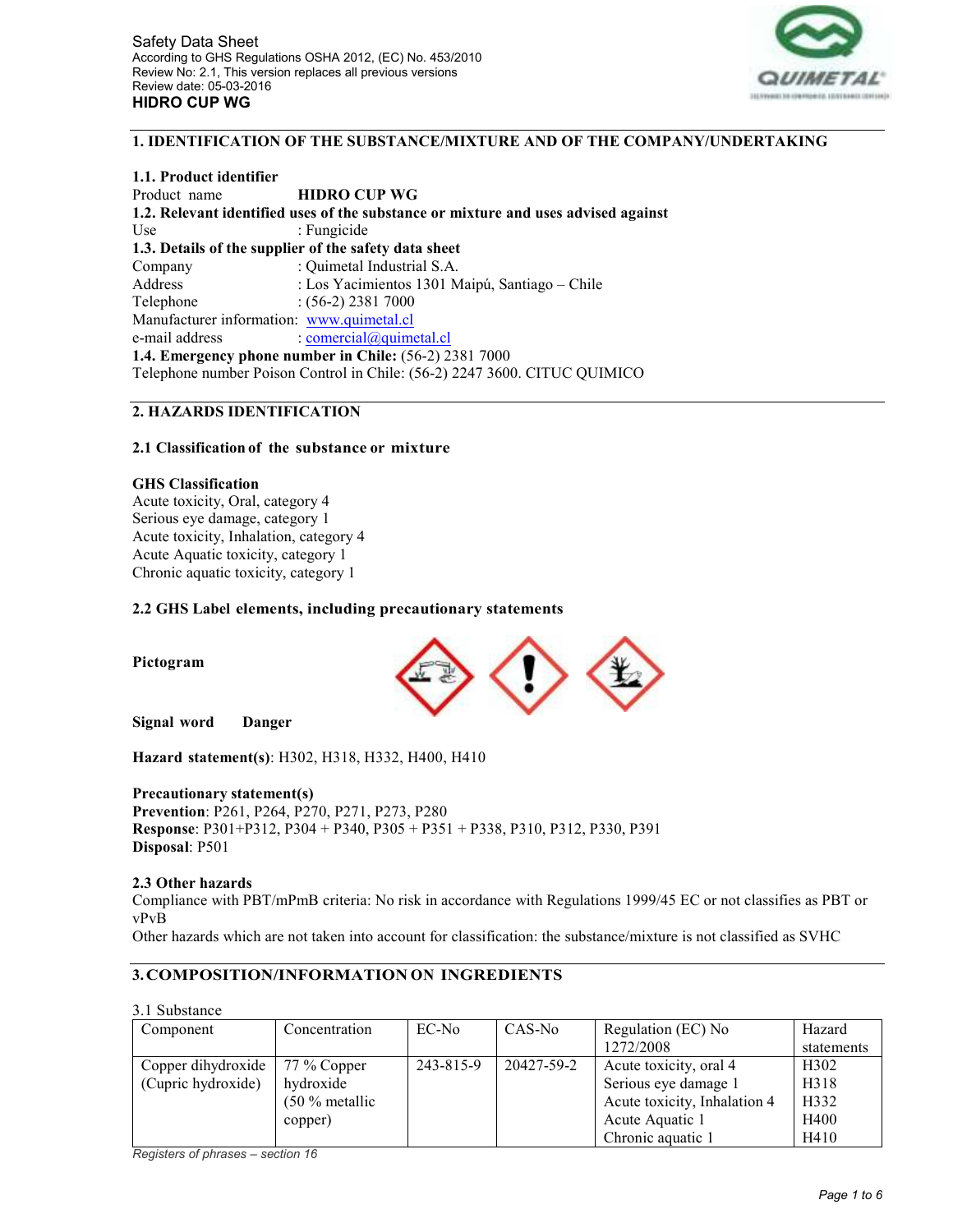

# **4: FIRST AID MEASURES**

### **4.1 Description of first aid measures**

General advice: Consult a physician. Show this safety data sheet to the doctor in attendance.

**If inhaled**: lf breathed in, move person into fresh air. lf not breathing, give artificial respiration. Consult physician. **In case of skin contact**: Wash off with soap and plenty of water. Take victim immediately to hospital. Consult a physician.

**In case of eye contact**: Rinse thoroughly with plenty of water for at least 15 minutes and consult a physician. **lf swallowed**: Never give anything by mouth to an unconscious person. Rinse mouth with water. Consult physician. **4.2 Most important symptoms and effects, both acute and delayed**: The most important known symptoms and effects are described in the labeling (see section 2.2) and/or in section 11

**4.3 Indications of any immediate medical attention and special treatment needed**: no data available

# **5. FIREFIGHTING MEASURES**

**5.1 Extinguishing media**: Suitable extinguishing media. Use water spray, alcohol-resistant foam, dry chemical or carbon dioxide.

**5.2 Special hazards arising from the substance or mixture**: Copper oxides

**5.3 Advice for firefighters**: Wear self-contained breathing apparatus for firefighting if necessary.

**5.4 Further information**: no data available

# **6. ACCIDENTAL RELEASE MEASURES**

**6.1 Personal precautions,protective equipment and emergency procedures**: Wear respiratory protection. Avoid dust formation. Avoid breathing vapors, mist or gas. Ensure adequate ventilation. Evacuate personnel to safe areas. Avoid breathing dust. For personal protection see section 8.

**6.2 Environmentalprecautions**: Prevent further leakage or spillage if safe to do so. Do not let product enter drains. Discharge into the environment must be avoided.

**6.3 Methods and materials for containment and cleaning up**: Pick up and arrange disposal without creating dust. Sweep up and shovel. Keep in suitable, closed containers for disposal.

**6.4 Reference to other sections**: For disposal see section 13.

## **7. HANDLING AND STORAGE**

**7.1 Precautions for safe handling**: Avoid contact with skin and eyes. Avoid formation of dust and aerosols. Provide appropriate exhaust ventilation at places where dust is formed. For precautions see section 2.2.

**7.2 Conditions for safe storage, including any incompatibilities**: Store in cool place. Keep container tightly closed in a dry and well-ventilated place. Keep in a dry place.

**7.3 Specific end use(s):** Apart from the uses mentioned in section 1.2 no other specific uses are stipulated

## **8. EXPOSURE CONTROLS/PERSONAL PROTECTION**

**8.1 Control parameters**: Components with workplace control parameters

**8.2 Exposure controls**: Operate according to good agricultural practices GAP. Avoid contact with skin, eyes and clothing. Wash hands before breaks and immediately after handling the product. **Personal protective equipment**

**Eye/face protection**: Face shield and safety glasses Use equipment for eye protection tested and approved under appropriate government standards such as NIOSH (US) o r EN 166(EU).

**Skin protection**: Handle with gloves. Gloves must be inspected prior to use. Use proper glove removal technique (without touching glove's outer surface) to avoid skin contact with this product. Dispose of contaminated gloves after use in accordance with applicable laws and good laboratory practices. Wash and dry hands.

The selected protective gloves have to satisfy the specifications of EU Directive 89/686/EEC and the standard EN 374 derived from it.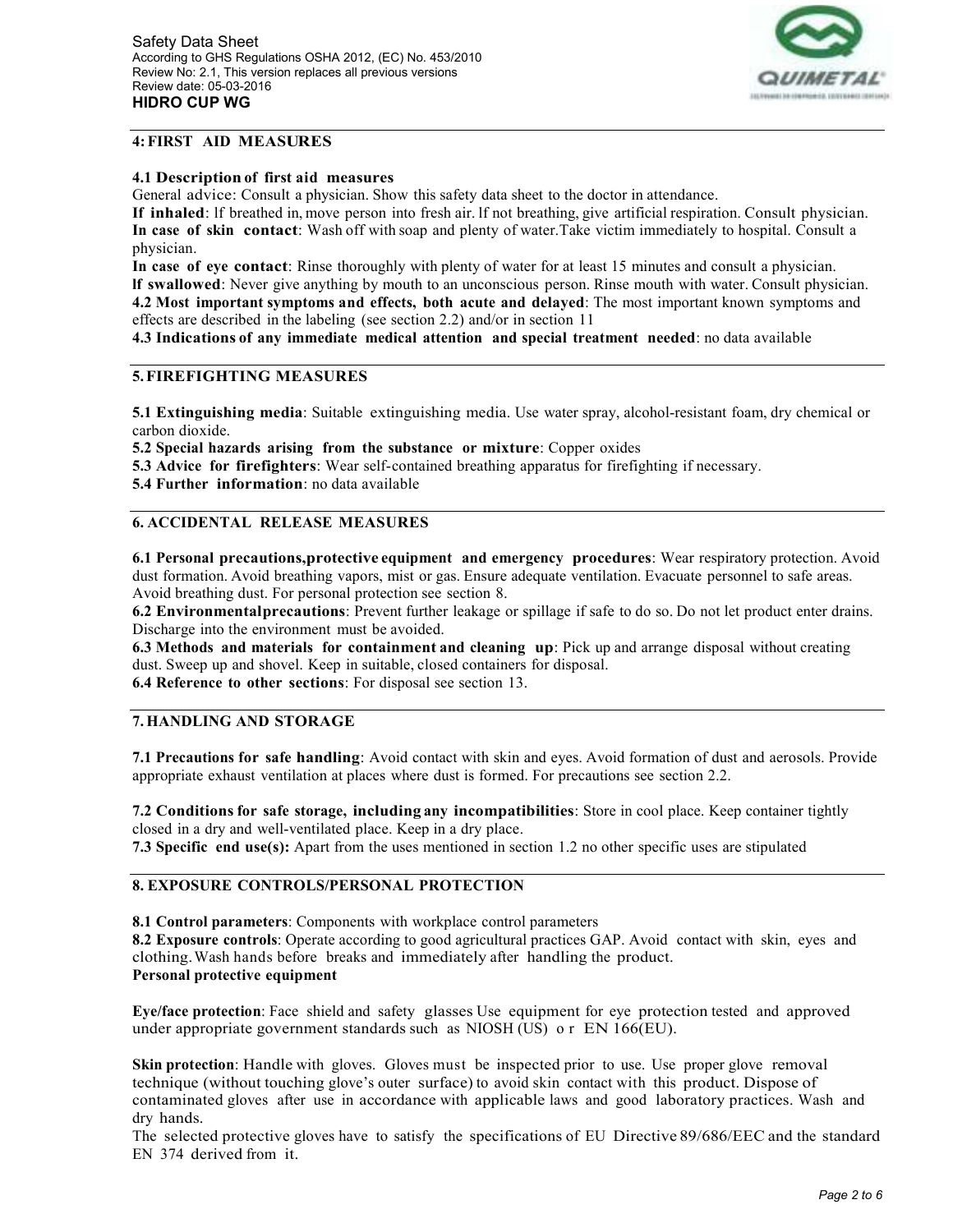

**Body Protection**: Complete suit protecting against chemicals, the type of protective equipment must be selected according to the concentration and amount of the dangerous substance at the specific workplace.

**Respiratory protection**: Where risk assessment shows air-purifying respirators are appropriate use a full-face particle respirator type N100 (US) or type P3 (EN 143) respirator cartridges as a backup to engineering controls. lf the respirator is the sale means of protection, use a full-face supplied air respirator. Use respirators and components tested and approved under appropriate government standards such as NIOSH (US) or CEN (EU).

**Control of environmental exposure**: Prevent further leakage or spillage if safe to do so. Do not let product enter drains. Discharge into the environment must be avoided.

### **9. PHYSICAL AND CHEMICAL PROPERTIES**

#### **9.1 lnformation on basic physical and chemical properties**

| Physical state/form/colour            | : solid, granules, light blue-green            |  |  |
|---------------------------------------|------------------------------------------------|--|--|
| Odour                                 | : no data available                            |  |  |
| Odour Threshold                       | : no data available                            |  |  |
| pH                                    | : 7.0 to 10.5 at 5 % w/v                       |  |  |
| Melting point/range                   | : no data available                            |  |  |
| Boiling point/boiling range           | : not relevant since it is a solid preparation |  |  |
| Flash point                           | : non-flammable                                |  |  |
| Evaporation rate                      | : not relevant since it is a solid preparation |  |  |
| Flammability (solid, gas)             | : non-flammable                                |  |  |
| Lower/upper explosion limit           | : no data available                            |  |  |
| Vapour pressure                       | : negligible at $20^{\circ}$ C                 |  |  |
| Relative vapour density               | : not relevant since it is a solid preparation |  |  |
| Density                               | : no data available                            |  |  |
| Solubility in other solvents          | : no data available                            |  |  |
| Partition coefficient n-octanol/water | : no data available                            |  |  |
| Viscosity                             | : no data available                            |  |  |
| <b>Explosive properties</b>           | : not explosive                                |  |  |
| Oxidizing properties                  | : no data available                            |  |  |

### **10. STABILITY AND REACTIVITY**

**10.1 Reactivity**: no data available

**10.2 Chemicalstability**: Stable under recommended storage conditions for at least 2 years

**10.3 Possibility of hazardous reactions**: no data available

**10.4 Conditions to avoid**: Avoid excessive heat and humidity

**10.5 Incompatible materials**: Acids and ammonium salts partially dissolve the product

**10.6 Hazardous decomposition products**: Other decomposition products - no data available. In the event of fire: see section 5

## **11. TOXICOLOGICALINFORMATION**

Acute toxicity: LD50 Oral - rat - > 2000 mg/kg Acute dermal LD50 rat > 2.000 mg/kg Acute inhalation toxicity: LC50 (rat) 1.94 mg/l aire, 4h Skin corrosion/irritation: nonirritating Serious eye damage/eye irritation: It causes severe eye injuries Respiratory or skin sensitization: no data available Germ cell mutagenicity: no data available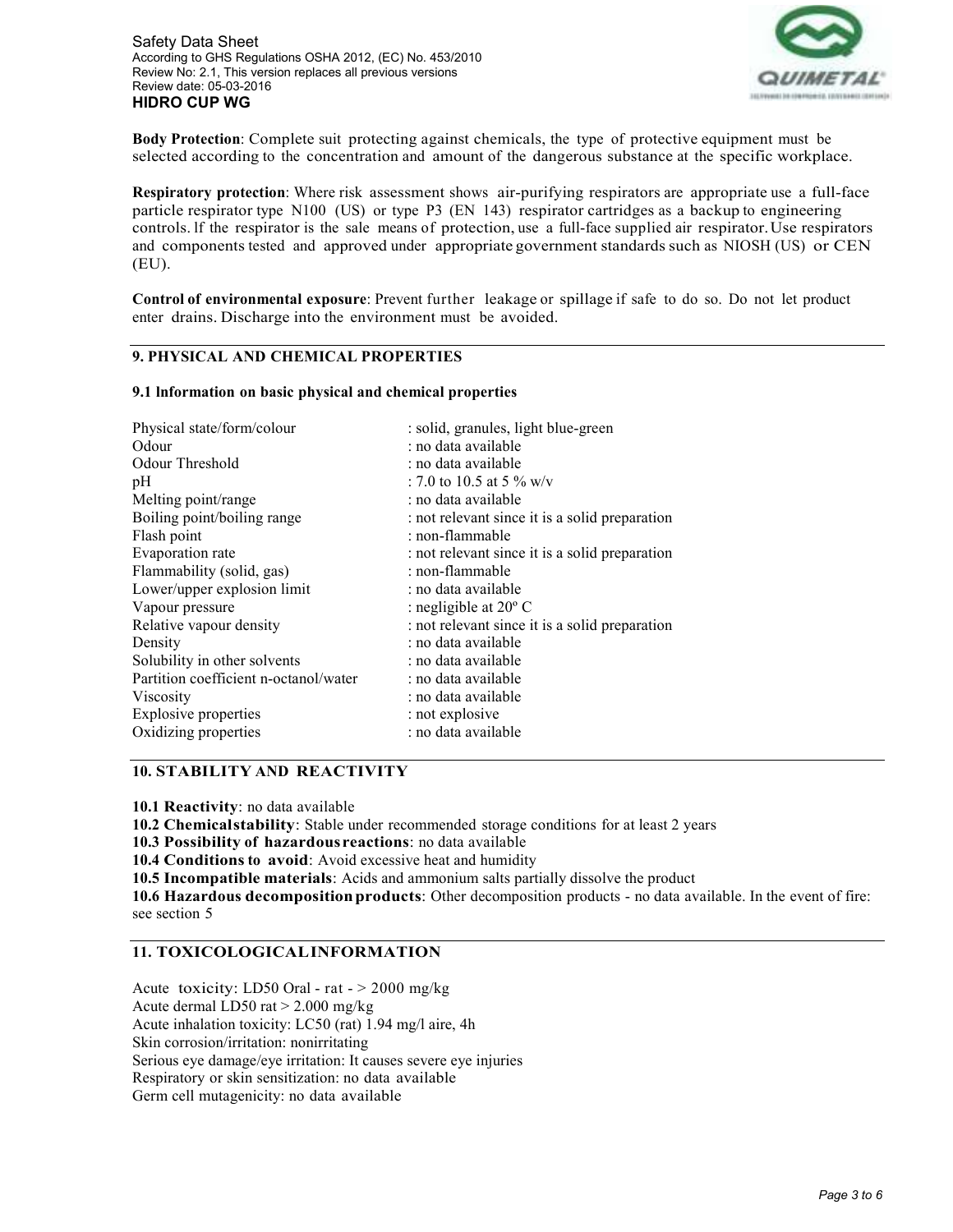

# **HIDRO CUP WG**

Carcinogenicity: IARC: no component of this product presents at levels greater than or equal to 0.1% is identified as probable, possible or confirmed human carcinogen by lARC.

Reproductive toxicity: no data available

Specific target organ toxicity -single exposure: no data available Specific target organ toxicity - repeated exposure: no data available Aspiration hazard: no data available

## **12. ECOLOGICAL INFORMATION**

**12.1 Toxicity**: Toxic to aquatic life with long lasting effects

## **Acute toxicity (short term)**

96 h / EC50 / O. Mykiss 0.023 mg/l

48 h / EC50 / Daphnia 0.0065 mg/l

72 h / CE50/ *Pseudokirchneriella subcapitata* 0,009 mg/ml

**12.2 Persistence and degradability**: copper is not degraded or dissipated, it is strongly absorbed by the soil, so it has very high persistence. It is not a readily biodegradable substance. No information available.

Physico-chemical and photo elimination: Not available

Biodegradation: Not available

## **12.3 Bio accumulative potential**:

Bioconcentration factor (BCF): Copper does not bioaccumulate. The organisms excrete copper naturally

### **12.4 Mobility in soil**

Known or predictable distribution to environmental compartments: Mobility copper to deeper soil layers is negligible. Surface tension: No information available

Adsorption / Desorption: No information available

**12.5 Results of PBT and vPvB assessment**: PBT/vPvB assessment not available as chemical safety assessment not required/not conducted

**12.6 Other adverse effects**: toxic to aquatic life.

**12.7. Additional Information** 

Not available.

**12.8. Toxicity** 

Toxic to aquatic life with long lasting effects.

**12.9. toxicological effects** 

No data available

## **13. DISPOSAL CONSIDERATIONS**

## **1.31 Waste treatment methods**

Appropriate methods for removal of residues of the substance or mixture Contact your dealer, local authorities or an accredited waste disposal for the collection and disposal of products or unusable containers company. The useless products should be disposed of as hazardous waste

Appropriate methods for removal of possible contaminated packaging: Disposal will continue in accordance with local, state or national legislation. Either by incineration or recycling

Codes and designations of wastes pursuant to LoW with: No information available.

relevant to the treatment of waste information: No information available.

relevant to the treatment of wastewater information: No information available

Special precautions: No information available

Community / national / regional waste management provisions: No information available

Community / national / regional provisions related to waste management: Waste disposal continue according to local, state or national provisions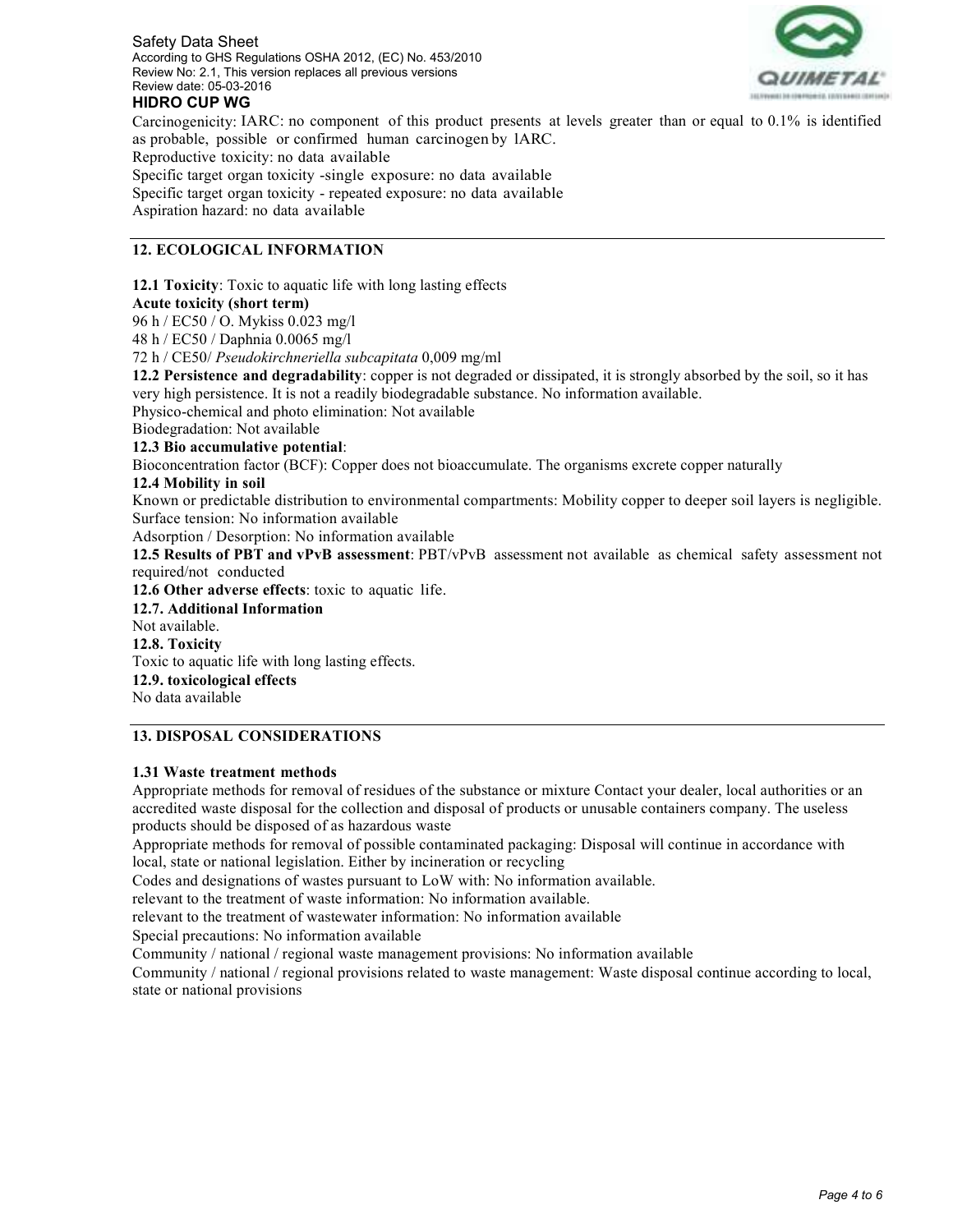

# **14. TRANSPORT INFORMATION**

#### **DOT/ADR/RID/IMO-IMDG**

**14.1. UN number**: 3077 **14.2 UN proper shipping name**: Environmentally Hazardous Substance, Solid, N.O.S. (Cupric Hydroxide) **14.3. Transport hazard class (es)**: 9 **14.4 Packing group**: III **14.5 Environmental hazards**: Marine Pollutant **14.6 Special precautions for use**: Do not discharge to the environment **14.7 Transport in bulk according to Annex of MARPOL and the IBC Code**: Not applicable

### **IATA-DGR/ICAO-TI**

Not regulated

# **15. REGULATORY INFORMATION**

### **15.1 Safety, health and environmentalregulations/legislation specific for the substance or mixture**

**International Regulations**: Regulations 29 CFR 1910.1200 (OSHA HCS) GHS 2012, Regulation (EU) No 453/2010: Requirements for the development of the safety data sheet. Globally Harmonized System of Classification and Labelling of Chemicals (GHS). International Maritime Dangerous Goods (IMDG) Regulations of the International Civil Aviation Organization (ICAO) and the Association of International Air Transport Association (IATA) on the transport of dangerous goods by air, Regulations concerning the International Carriage of Dangerous Goods by rail (RID), European Agreement on international carriage of dangerous goods by road (ADR)

**National regulations**: NCH 2190 Of.93 `dangerous substance Transport-Signs for hazard identification, NCH 382 Hazardous Substances Of.89 - Terminology and general classification, 298 and 198 DS Transport of dangerous cargo, DS No. 594 Regulations and Sanitary Conditions Basic workplaces in environmental. NCH 2245 Of.2015 Safety Data Sheets for chemicals

#### **15.2 Chemical Safety Assessment**

The receiver must verify the possible existence of legal regulations applicable to chemical

## **16. OTHER INFORMATION**

Revision Summary Update to GHS format, revision 2.1

#### **Full text of H-5tatements referred to under sections 2 and 3**

#### **Hazard statement(s)**

H302 Harmful is swallowed H318 Causes serious eye damage H332 Harmful if inhaled H400 Very toxic to aquatic life H410 Very toxic to aquatic life with long lasting effects